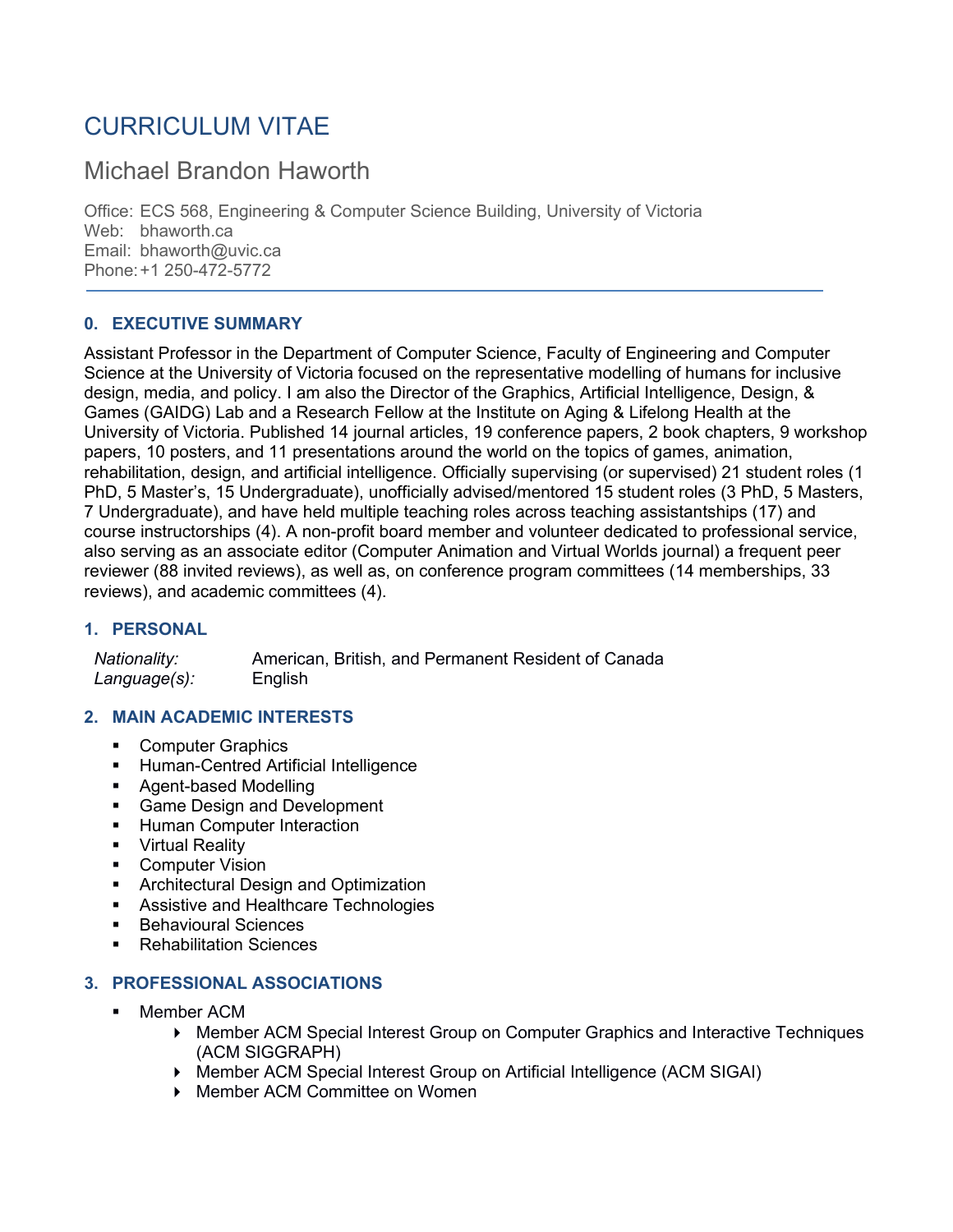- **Member IEEE**
- Member Canadian Human-Computer Communications Society, CHCCS/SCDHM Special Interest Group within the Canadian Information Processing Society (CIPS)

## **4. EDUCATION**

- September 2014 September 2019: **Ph. D.**, Computer Science at York University, Department of Electrical Engineering and Computer Science.
	- Thesis: Biomechanical Locomotion Heterogeneity in Synthetic Crowds
	- ▶ Supervisor: Petros Faloutsos
	- Including NSERC Create Program in Data Analytics & Visualization (*2yrs*)
- 01/2013 01/2016: **M.Sc.**, Computer Science at York University, Department of Electrical Engineering and Computer Science.
	- Thesis: Computer Games for Motor Speech Rehabilitation
	- Supervisors: Petros Faloutsos & Melanie Baljko
- 09/2008 12/2012: **B.Sc.**, **Hons.**, Computer Science at York University, Department of Electrical Engineering and Computer Science.
	- ▶ Including 2011 International Summer School in Computer Science
		- Computer Vision with Xenophon Zabulis at ICS/FORTH, Heraklion, Greece

## **5. RESEARCH POSITIONS**

- July 2020 Present: **Director** of the Graphics, Artificial Intelligence, Design, & Games (GAIDG) Lab in the Department of Computer Science at the University of Victoria, Victoria, Canada.
- 12/2019 06/2020: **Post-Doctoral Fellow** with the Ontario Research Fund/Intelligent Systems for Sustainable Urban Mobility (ORF/ISSUM) in the Department of Electrical Engineering and Computer Science at York University, Toronto, Canada.
- 01/2013 11/2019: **Graduate Researcher/Research Assistant** at the Graphics and Multimedia at York (GaMaY) Lab in the Department of Electrical Engineering and Computer Science at York University, Toronto, Canada.
- 02/2016 02/2017: **Developer and Consultant** at the Speech Production Lab in the Department of Speech-Language Pathology at the University of Toronto.
- 01/2013 02/2017: **Graduate Researcher/Trainee** at the Vocal Tract Visualization Lab in the Communication Team at the UHN: Toronto Rehabilitation Institute.
- 01/2013 02/2016: **Research Assistant** at the Speech Production Lab in the Department of Speech-Language Pathology at the University of Toronto.
- 06/2012 12/2012: **Undergraduate Researcher** at the Graphics and Multimedia at York (GaMaY) Lab in the Department of Electrical Engineering and Computer Science at York University, Toronto, Canada.
- 06/2012 12/2012: **Research Assistant** at the Sunnybrook Health Sciences Centre.

## **6. RESEARCH AFFILIATIONS**

- **Director** Graphics, Artificial Intelligence, Design, & Games (GAIDG) Lab
- **External Collaborator** Graphics and Multimedia at York (GaMaY)
- **External Collaborator** Rutgers Intelligent Visual Interfaces Lab (IVI)
- **External Collaborator** Intelligent Systems for Sustainable Urban Mobility (ISSUM)
- **Affiliate Alumnus** UBC Motion Control and Character Animation group (UBCMOCCA)
- **Alumnus** University of Toronto Speech Production Lab (SPL)
- **Alumnus** UHN: Toronto Rehabilitation Institute Vocal Tract Visualization Lab (VTV)
- **Alumnus** Practices in Enabling Technologies Lab (PiET)
- **Alumnus** Centre for Innovation in Information Visualization and Data-Driven Design (CIVDDD)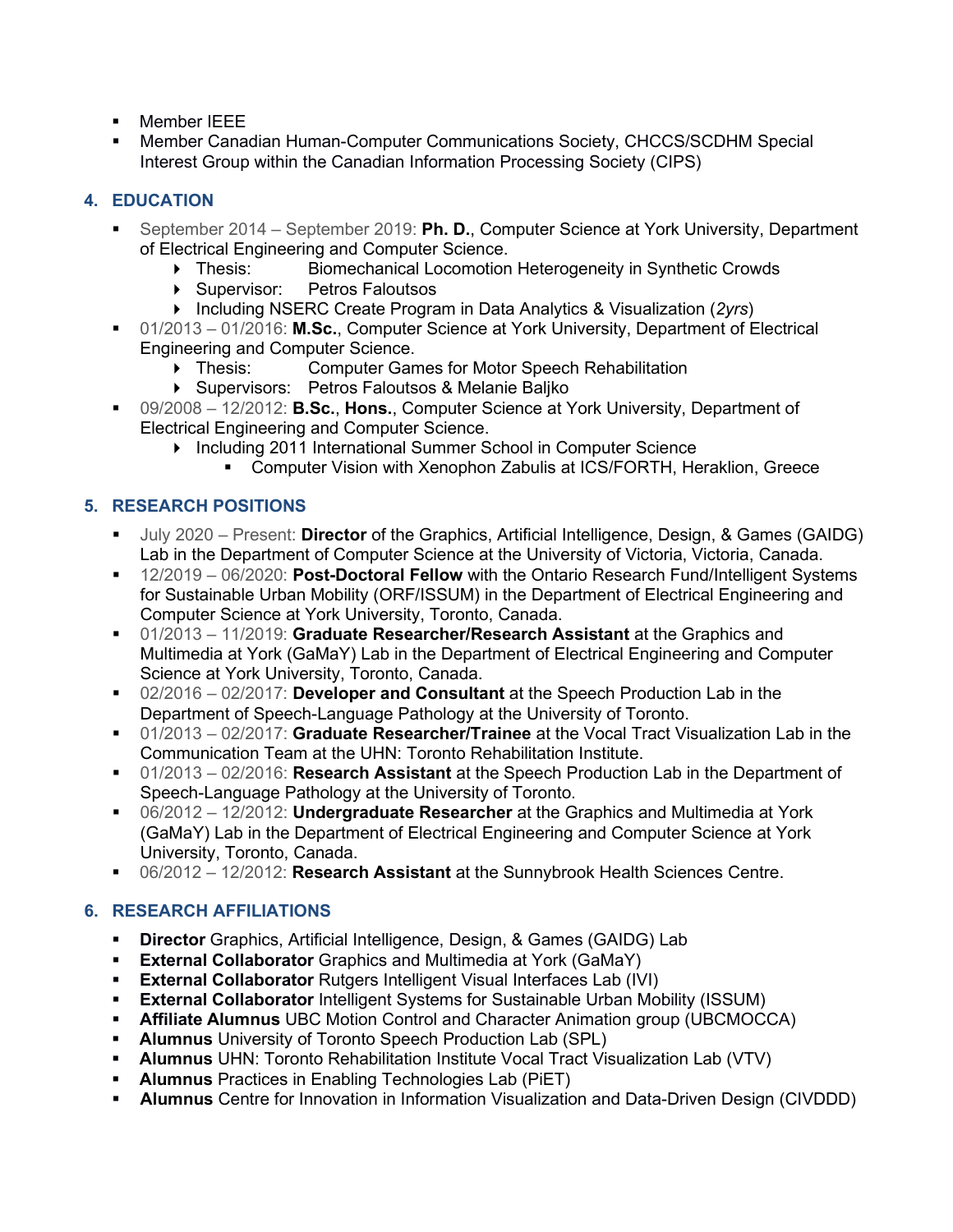**Alumnus** Sunnybrook Health Sciences Centre

## **7. INDUSTRY POSITIONS**

- February 2018 August 2018: **Research and Development Intern** *(Virtual Reality and Spatial Analysis Expert)* at Teeple Architects, Toronto, Canada.
- 07/2017 08/2017: **Research and Development Intern** *(Virtual and Augmented Reality Expert)* at Programize Hellas S.A., Athens, Greece.

## **8. SUPPORT**

#### **Research Funding & Awards**

- 2021 2026: NSERC Discovery Grant (Principal Investigator), University of Victoria *Diverse Synthetic Crowds in Media, Design, and Analysis*
	- $\blacktriangleright$  \$24,000 per year for 5 years
	- ▶ \$12,500 Early Career Researcher Supplement for year 1
	- Total: \$132,500 CAD
- 2021 2022: Compute/Calcul Canada Resources for Research Groups 2022 (Principal Investigator), University of Victoria *Graphics, Artificial Intelligence, Design, and Games Lab*
	- ▶ 512 core years, 2 GPU years, 12 TB storage, 11 TB nearline
	- ▶ Total Estimated value: \$69,102 CAD

## **Scholarly Funding & Awards**

- 2022 2023: PIMS Seminar Series (Co-Applicant), University of Victoria *Mathematics of Ethical Decision-Making Systems*
	- ▶ Co-Applicants
		- **Nishant Mehta**
		- Sowmya Somanath
		- **•** Valerie King
	- Total: \$9,000 CAD

#### **Undergraduate Student Research Funding & Awards**

- 2022: Valerie Kuehne Undergraduate Research Award (Principal Investigator/Supervisor)
	- ▶ Liam Shatzel
		- ▶ Total: \$7,500 CAD
- 2021 2022: Jamie Cassels Undergraduate Research Award (Principal Investigator/Supervisor)
	- Colin Johnson
	- Total: \$1,500 CAD
- 2021: W. E. Cowie Innovation Award (Principal Investigator/Supervisor)
	- ▶ Yiping Wang
	- ▶ Total: \$18,000 CAD
- 2021: NSERC Undergraduate Summer Research Award (Principal Investigator/Supervisor)
	- ▶ Jonas Buro
	- Total: \$6,000 CAD
- 2020 2021: Jamie Cassels Undergraduate Research Award (Principal Investigator/Supervisor)
	- ▶ Yiping Wang
	- ▶ Total: \$1,500 CAD

#### **Funding & Awards Prior to Faculty Position**

- 2019 2020: Ontario Research Fund (ORF/ISSUM), Post-Doctoral Fellowship
- 2016 2019: York Graduate Fellowship (Ph.D.)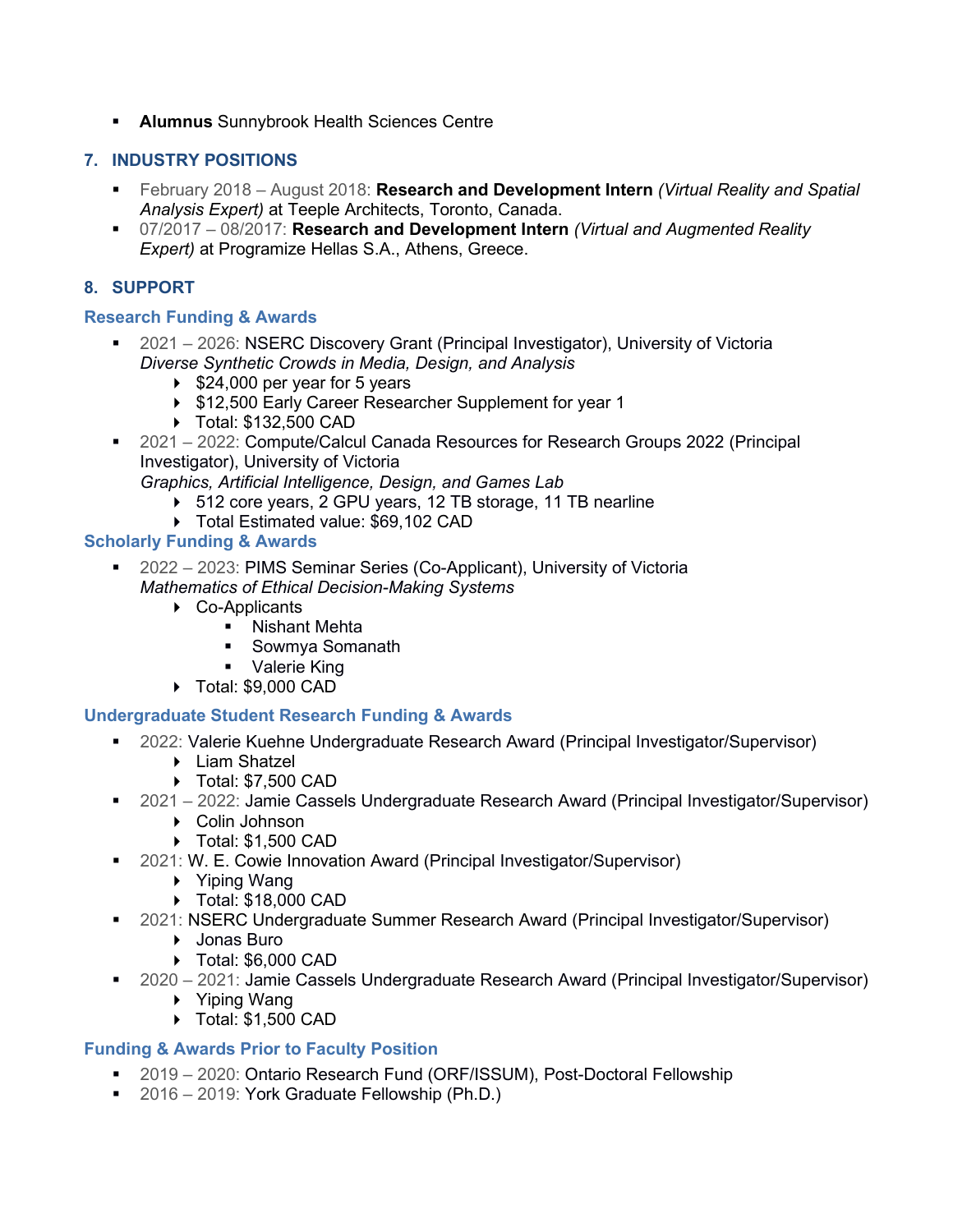- $-2017 2019$ : NSERC CreateDAV (Ph.D.)
- 2018: Compute Canada Resources for Research Groups (RRG) Allocations (Ph.D.)
- 2017: Graduate Development Fund (Seoul, South Korea) (Ph.D.)
- 2016: Graduate Development Fund (Geneva, Switzerland) (Ph.D.)
- 2014 2015: York Graduate Scholarship (Ph.D.)
- 2014: Bridgeable–Bridging the Gap Award
- 2013 2014: York Graduate Scholarship (M.Sc.)
- 2011: York International Mobility Award (ICS/FORTH, Heraklion, Greece) (B.Sc.)
- 2011: IDCS IAM Award (ICS/FORTH, Heraklion, Greece) (B.Sc.)
- 2010: TD Meloche Monnex Bursary (B.Sc.)
- 2009: GM Bursary for Undergraduate Students in COSC (B.Sc.)
- **2008: Queen Elizabeth II Aiming for the Top Scholarship (B.Sc.)**

#### **9. PUBLICATIONS AND SCHOLARLY PRESENTATIONS** *\* shared first authorship*

#### **Book Chapters**

- Usman, M., **Haworth, B.**, Berseth, G., Faloutsos, P., & Kapadia, M. (2021). Towards Democratizing Human-Building Simulation and Analytics in F. S. Roberts and I. A. Sheremet (Eds.), *Resilience in the Digital Age* LNCS 12660 (pp. 157–171). Springer Nature Switzerland AG.
- Berseth, G., Kapadia, M., **Haworth, B.**, & Faloutsos, P. (2016). SteerFit: Automated Parameter Fitting for Steering Algorithms in N. Pelechano, J. M. Allbeck, M. Kapadia, & N. I. Badler Editor (Ed.), *Simulating Heterogeneous Crowds with Interactive Behaviours* (pp. 197–213). Boca Raton, FL: CRC Press, Taylor & Francis Group.

#### **Journal Articles**

- Kremer, M., Caruana, P., **Haworth, B.**, Kapadia, M., & Faloutsos, P. (2022). Automatic estimation of parametric saliency maps (PSMs) for autonomous pedestrians. *Computers & Graphics*, 104, 86-94.
- Hu, K.\*, **Haworth, B.\***, Berseth, G., Pavlovic, V., Faloutsos, P., Kapadia, M. (2021). Heterogeneous Crowd Simulation using Parametric Reinforcement Learning. *IEEE Transactions on Visualization and Computer Graphics.*
- Usman, M., **Haworth, B.**, Faloutsos, P., & Kapadia, M. (2021). Simulation-as-a-Service: Analyzing Crowd Movements in Virtual Environments. *Computer Animation and Virtual Worlds*, e1990.
- Kremer, M., **Haworth, B.**, Kapadia, M., & Faloutsos, P. (2021). Modelling distracted agents in crowd simulations. *The Visual Computer*, 37(1), 107-118.
- **Haworth, B.**, Usman, M., Schaumann, D., Chakraborty, N., Berseth, G., Faloutsos, P., & Kapadia, M. (2020). Gamification of Crowd-Driven Environment Design. *IEEE Computer Graphics and Applications*, 41(4), 107-117.
- Berseth, G.\*, **Haworth, B.\***, Usman, M.\*, Schaumann, D., Khayatkhoei, M.\*, Kapadia, M., & Faloutsos, P. (2019). Interactive Architectural Design with Diverse Solution Exploration. *IEEE Transactions on Visualization and Computer Graphics,* 27(1), 111-124.
- Zhang, X., Schaumann, D., **Haworth, B.**, Faloutsos, P., & Kapadia, M. (2019). Coupling agent motivations and spatial behaviors for authoring multiagent narratives. *Computer Animation and Virtual Worlds*, 30(3-4), e1898.
- Kearney, E., **Haworth, B.**, Scholl, J., Faloutsos, P., Baljko, M., & Yunusova, Y. (2018). Treating Speech-Movement Hypokinesia in Parkinson's Disease: Does Movement Size Matter? *Journal of Speech, Language, and Hearing Research*, 61(11), 2703-2721.
- **Haworth, B.**, Kearney, E., Faloutsos, P., Baljko, M., & Yunusova, Y. (2018). Electromagnetic articulography (EMA) for real-time feedback application: computational techniques. *Computer*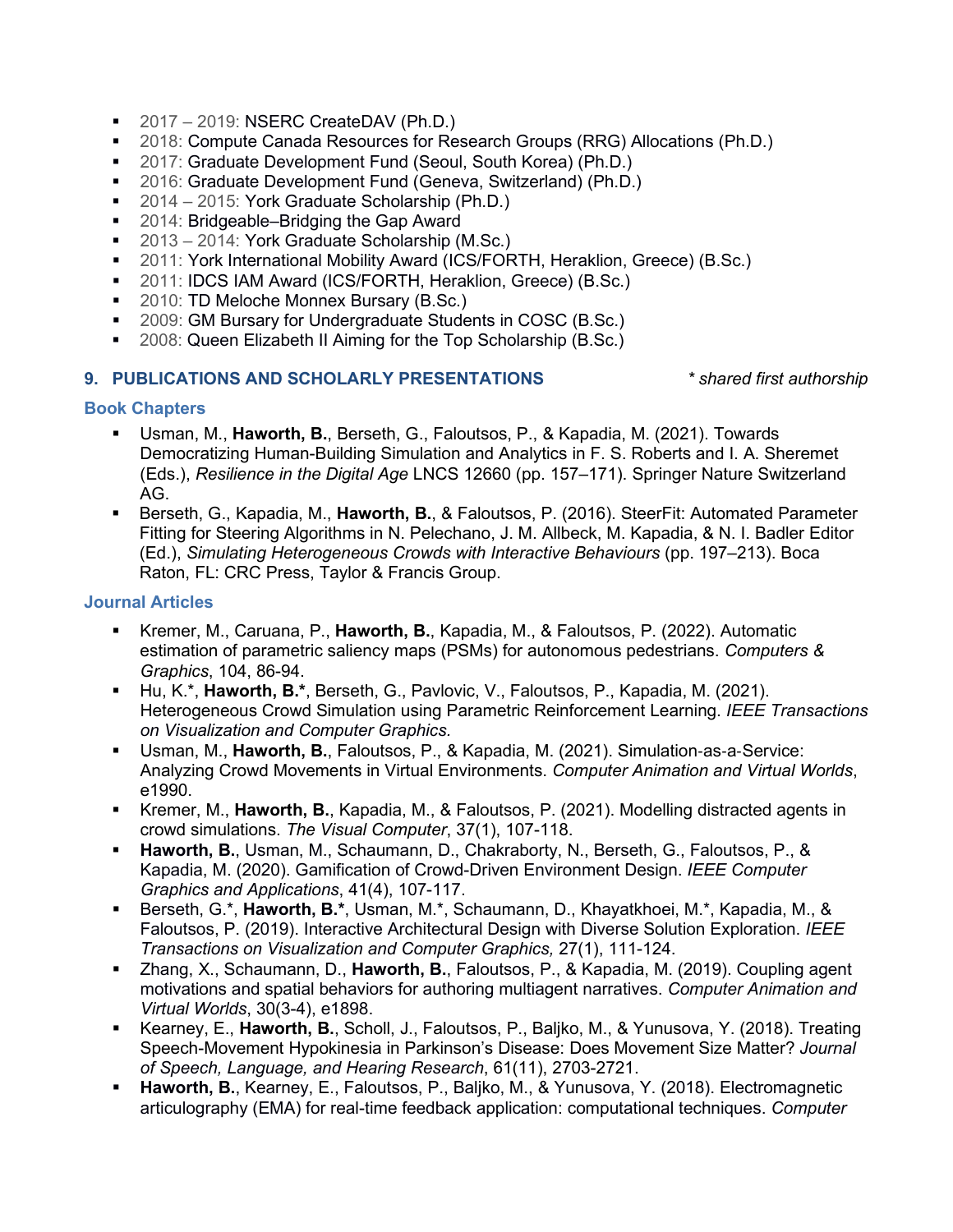*Methods in Biomechanics and Biomedical Engineering: Imaging & Visualization, Advance Online Publication*.

- Kearney, E., Giles, R., **Haworth, B.**, Faloutsos, P., Baljko, M., & Yunusova, Y. (2017). Sentence-Level Movements in Parkinson's Disease: Loud, Clear, and Slow Speech. *Journal of Speech, Language, and Hearing Research*, 60(12), 3426-3440.
- Yunusova, Y., Kearney, E., Kulkarni, M., **Haworth, B.**, Baljko, M., & Faloutsos, P. (2017). Game-based augmented visual feedback for enlarging speech movements in Parkinson's disease. *Journal of Speech, Language, and Hearing Research*, 60(6S), 1818-1825.
- **Haworth, B.**, Usman, M., Berseth, G., Kapadia, M., & Faloutsos, P. (2017). On density–flow relationships during crowd evacuation. *Computer Animation and Virtual Worlds*, 28(3-4), e1783.
- **Haworth, B.**, Usman, M., Berseth, G., Khayatkhoei, M., Kapadia, M., & Faloutsos, P. (2017). CODE: Crowd‐optimized design of environments. *Computer Animation and Virtual Worlds*, 28(6), e1749.
- Berseth, G., Usman, M., **Haworth, B.**, Kapadia, M., & Faloutsos, P. (2015). Environment optimization for crowd evacuation. *Computer Animation and Virtual Worlds*, 26(3-4), 377-386.

#### **Refereed Conference Papers**

- Kremer, M., Caruana, P., **Haworth, B.**, Kapadia, M., Faloutsos, P. (2021, October). PSM: Parametric Saliency Maps for Autonomous Pedestrians*.* In *Proceedings of the 14th ACM SIGGRAPH International Conference on Motion, Interaction and Games (MIG 2021)*. ACM.
- Ferreira, D., **Haworth, B.** (2021, October). DeepSolfège: Recognizing Solfège Hand Signs Using Convolutional Neural Networks. In *International Symposium on Visual Computing (ISVC 2021) (pp. 39-50). Springer, Cham.*
- **Haworth, B.\***, Berseth, G.\*, Moon, S., Faloutsos, P., & Kapadia, M. (2020, October). Deep Integration of Physical Humanoid Control and Crowd Navigation*.* In *Proceedings of the 13th ACM SIGGRAPH International Conference on Motion, Interaction and Games (MIG 2020)*. ACM.
- Kremer, M., **Haworth, B.**, Kapadia, M., & Faloutsos, P. (2020, October). Watch Out! Modelling Pedestrians with Egocentric Distractions*.* In *Proceedings of the 13th ACM SIGGRAPH International Conference on Motion, Interaction and Games (MIG 2020)*. ACM.
- Usman, M., Schaumann, D., **Haworth, B.**, Kapadia, M., & Faloutsos, P. (2019, October). Joint Exploration and Analysis of High-Dimensional Design–Occupancy Templates*.* In *Proceedings of the 12th ACM SIGGRAPH International Conference on Motion, Interaction and Games (MIG 2019)* (p. 35). ACM.
- Zhang, X., Schaumann, D., **Haworth, B.**, Faloutsos, P., Kapadia, M. (2019, April). Multi-Constrained Authoring of Occupant Behavior Narratives in Architectural Design. In *Proceedings of the Symposium on Simulation for Architecture & Urban Design (SimAUD 2019).*
- Usman, M., Schaumann, D., **Haworth, B.**, Kapadia, M., & Faloutsos, P. (2019, June). Joint Parametric Modeling of Buildings and Crowds for Human-Centric Simulation and Analysis. In *Proceedings of the International Conference on Computer-Aided Architectural Design Futures (CAAD Futures 2019)* (pp. 279-294). Springer, Singapore.
- Schaumann, D., Sohn, S., Usman, M., **Haworth, B.**, Faloutsos, P., & Kapadia, M. (2019, June). Spatio-Temporal Affordance Maps for Occupancy Simulation in Architectural Design. In *Proceedings of the International Conference on Computer-Aided Architectural Design Futures (CAAD Futures 2019), Online.*
- Usman, M., Schaumann, D., **Haworth, B.**, Berseth, G., Kapadia, M., & Faloutsos, P. (2018, November). Interactive Spatial Analytics for Human-Aware Building Design. In *Proceedings of the 11th ACM SIGGRAPH International Conference on Motion, Interaction, and Games (MIG 2018)* (p. 13)*.* ACM.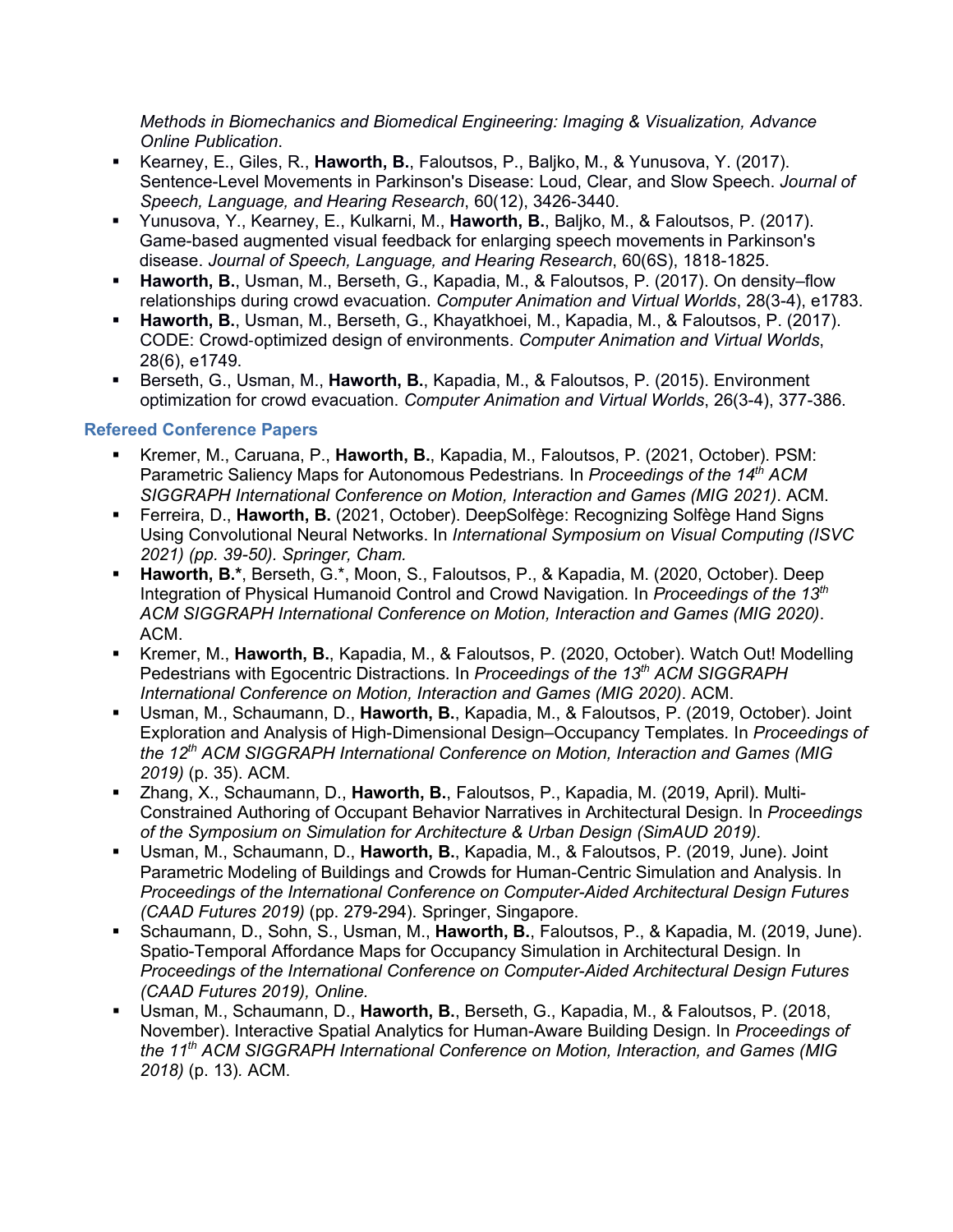- Usman, M., **Haworth, B.**, Berseth, G., Kapadia, M., & Faloutsos, P. (2017, November). Perceptual evaluation of space in virtual environments. In *Proceedings of the 10th ACM SIGGRAPH International Conference on Motion in Games (MIG 2017)* (p. 16). ACM.
- Chakraborty, N.\*, **Haworth, B.\***, Usman, M., Berseth, G., Faloutsos, P., & Kapadia, M. (2017, November). Crowd sourced co-design of floor plans using simulation guided games. In *Proceedings of the 10<sup>th</sup> ACM SIGGRAPH International Conference on Motion in Games (MIG 2017)* (p. 1). ACM.
- **Haworth, B.**, Usman, M., Baljko, M., & Hamidi, F. (2016, July). The Use of Working Prototypes for Participatory Design with People with Disabilities. In *Proceedings of the 16th International Conference on Computers Helping People with Special Needs (ICCHP 2016)* (pp. 134-141). Springer, Cham.
- **Haworth, B.**, Usman, M., Berseth, G., Khayatkhoei, M., Kapadia, M., & Faloutsos, P. (2016, May). Towards computer assisted crowd aware architectural design. In *Proceedings of the 2016 ACM CHI Conference Extended Abstracts on Human Factors in Computing Systems (CHI 2016)* (pp. 2119-2125). ACM.
- **Haworth, B.**, Usman, M., Berseth, G., Kapadia, M., & Faloutsos, P. (2015, November). Evaluating and optimizing level of service for crowd evacuations. In *Proceedings of the 8th ACM SIGGRAPH International Conference on Motion in Games (MIG 2015)* (pp. 91-96). ACM.
- Berseth, G., **Haworth, B.**, Kapadia, M., & Faloutsos, P. (2014, November). Characterizing and optimizing game level difficulty. In *Proceedings of the 7th ACM SIGGRAPH International Conference on Motion in Games (MIG 2014)* (pp. 153-160). ACM.
- Berseth, G., Kapadia, M., **Haworth, B.**, & Faloutsos, P. (2014, July). SteerFit: Automated parameter fitting for steering algorithms. In *Proceedings of the ACM SIGGRAPH/Eurographics Symposium on Computer Animation (SCA 2014)* (pp. 113-122). Eurographics Association.
- **Haworth, B.**, Baljko, M., & Faloutsos, P. (2012, December). PhoVR: a virtual reality system to treat phobias. In *Proceedings of the 11th ACM SIGGRAPH International Conference on Virtual-Reality Continuum and its Applications in Industry (VRCAI 2012)* (pp. 171-174). ACM.
- Shtern, M., **Haworth, B.**, Yunusova, Y., Baljko, M., & Faloutsos, P. (2012, November). A game system for speech rehabilitation. In *Proceedings of the 5th International Conference on Motion in Games (MIG 2012)* (pp. 43-54). Springer, Berlin, Heidelberg.
- **Haworth, B.**, Baljko, M., & Faloutsos, P. (2012, November). Treating Phobias with Computer Games. In *Proceedings of the 5th International Conference on Motion in Games (MIG 2012)* (pp. 374-377). Springer, Berlin, Heidelberg.

## **Refereed Workshop Papers**

- **Haworth,** B., Kapadia, M., & Faloutsos, P. (2021, November). Representative Synthetic Crowds for Inclusive Environment Design. In *2021 IEEE International Conference on Artificial Intelligence and Virtual Reality (AIVR 2021)* (pp. 150-153). IEEE.
- Wang, Y., **Haworth, B.** (2021, July). MASAI: Multi-agent Summative Assessment Improvement for Unsupervised Environment Design. At the *Unsupervised Reinforcement Learning Workshop*. International Conference on Machine Learning 2021 (ICML 2021).
- (Invited talk) **Haworth, B.** (2021, January). Learning to Move Reinforcement Learning in Navigation. At the *Neuro-Cognitive Modeling of Humans and Environments Workshop*. 29<sup>th</sup> International Joint Conference on Artificial Intelligence and the 17th Pacific Rim International Conference on Artificial Intelligence (IJCAI 2021).
- Berseth, G., **Haworth, B.,** Kapadia, M., Faloutsos, P. (2019, December). Multi-Agent Hierarchical Reinforcement Learning for Humanoid Navigation. At the *Deep Reinforcement Learning Workshop*. 33rd Conference on Neural Information Processing Systems (NeurIPS 2019).
- **Haworth, B.**, Usman, M., Berseth, G., Kapadia, M., Faloutsos, P. (2017, August). Static and Dynamic Analysis in Computer-Aided Human-Centric Environment Design. At the *Cognition and*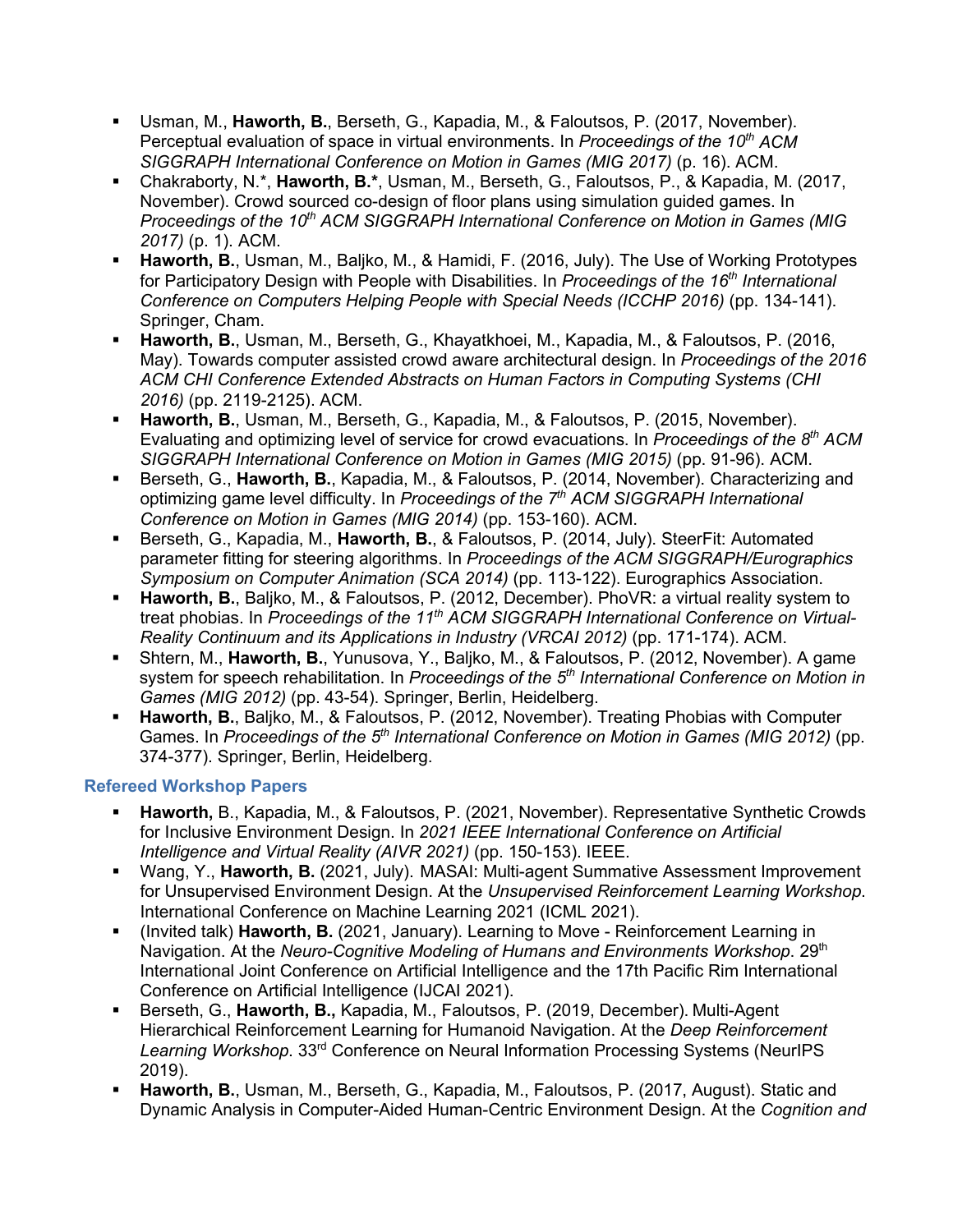*Artificial Intelligence for Human-Centred Design Workshop*. International Joint Conferences on Artificial Intelligence (IJCAI 2017).

- **Haworth, B.**, Usman, M., Chakraborty, N., Berseth, G., Faloutsos, P., Kapadia, M. (2017, August). Crowd Sourced Co-design of Floor Plans using Simulation Guided Games. At the *Cognition and Artificial Intelligence for Human-Centred Design Workshop*. International Joint Conferences on Artificial Intelligence (IJCAI 2017).
- **Haworth, B.**, Usman, M., Berseth, G., Khayatkhoei, M., Kapadia, M., & Faloutsos, P. (2016, March). Using synthetic crowds to inform building pillar placements. In *Virtual Humans and Crowds for Immersive Environments (VHCIE 2016)*, (pp. 7-11). IEEE.
- Moghaddam, A., **Haworth, B.**, Kearney, E., Baljko, M., Faloutsos, P., Yunusova, Y. (2015, August). Artifact Removal Techniques for 3d Electromagnetic Articulography. At the *3rd International Workshop on Biomechanical and Parametric Modeling of Human Anatomy (PMHA 2015)*. Parametric Human Project.
- **Haworth, B.**, Kearney, E., Baljko, M., Faloutsos, P., & Yunusova, Y. (2014, August). Electromagnetic articulography in the development of 'serious games' for speech rehabilitation. At the *2nd International Workshop on Biomechanical and Parametric Modeling of Human Anatomy (PMHA 2014)*. Parametric Human Project.

## **Refereed Posters**

- **Haworth, B.**, Kapadia, M., Faloutsos, P. (2017, November). Footstep Action Identification and Clustering from Motion Capture. Poster presented at the *10th ACM SIGGRAPH International Conference on Motion in Games (MIG 2017).*
- Kearney, E., **Haworth, B.**, Scholl, J., Faloutsos, P., Baljko, M., Yunusova, Y. (2017, November). Game-based Speech Therapy using Visual Feedback in Parkinson's Disease. Poster presented at the *Toronto Rehabilitation Institute Research Day*. UHN: TRI.
- Giles, R., Kearney, E., **Haworth, B.**, Faloutsos, P., Baljko, M., Yunusova, Y. (2017, November). Acoustic - Kinematic Relationships in Speech: Improving Assessment and Treatment of Speech Disorder in Parkinson's Disease. Poster presented at the *Toronto Rehabilitation Institute Research Day*. UHN: TRI.
- Yunusova, Y., Kearney, E., Scholl, J., Janik-Jones, C., **Haworth, B.**, Roberts, E., Faloutsos, P., Baljko, M. (2017, September). Game-Based Augmented Visual Feedback Treatment for Apraxia of Speech After Stroke. Poster presented at the *11th World Stroke Congress*. CPSR.
- Usman, M., **Haworth, B.**, Berseth, G., Kapadia, M., Faloutsos, P. (2017, July). Understanding spatial perception and visual modes in the review of architectural designs. Poster presented at the *16th annual ACM SIGGRAPH/Eurographics Symposium on Computer Animation (SCA 2017)*. Eurographics Association.
- Kearney, E., Yunusova, Y., **Haworth, B.**, Faloutsos, P., & Baljko, M. (2014, February). Articulatory Working Space as a Kinematic Target in Augmented Feedback Applications. Poster presented at the *17th Biennial Motor Speech Conference*.
- **Haworth, B.**, Kearney, E., Yunusova, Y., Faloutsos, P., & Baljko, M. (2014, February). Rehabilitative Speech Computer Game Calibration Using Empirical Characterizations of Articulatory Working Space (AWS). Poster presented at the *17th Biennial Motor Speech Conference*.
- **Haworth, B.**, Yunusova, Y., Kearney, E., Faloutsos, P., & Baljko, M. (2013, November). Enabling Serious Games for Speech Rehab: Movement Space Transformation. Poster presented at the *Toronto Rehabilitation Institute Research Day*. UHN: TRI.
- Kearney, E., **Haworth, B.**, Faloutsos, P., Baljko, M., & Yunusova, Y. (2013, November). Towards Development of Augmented Visual Feedback Targets for Speech Rehabilitation: Articulatory Working Space. Poster presented at the *Toronto Rehabilitation Institute Research Day*. UHN: TRI.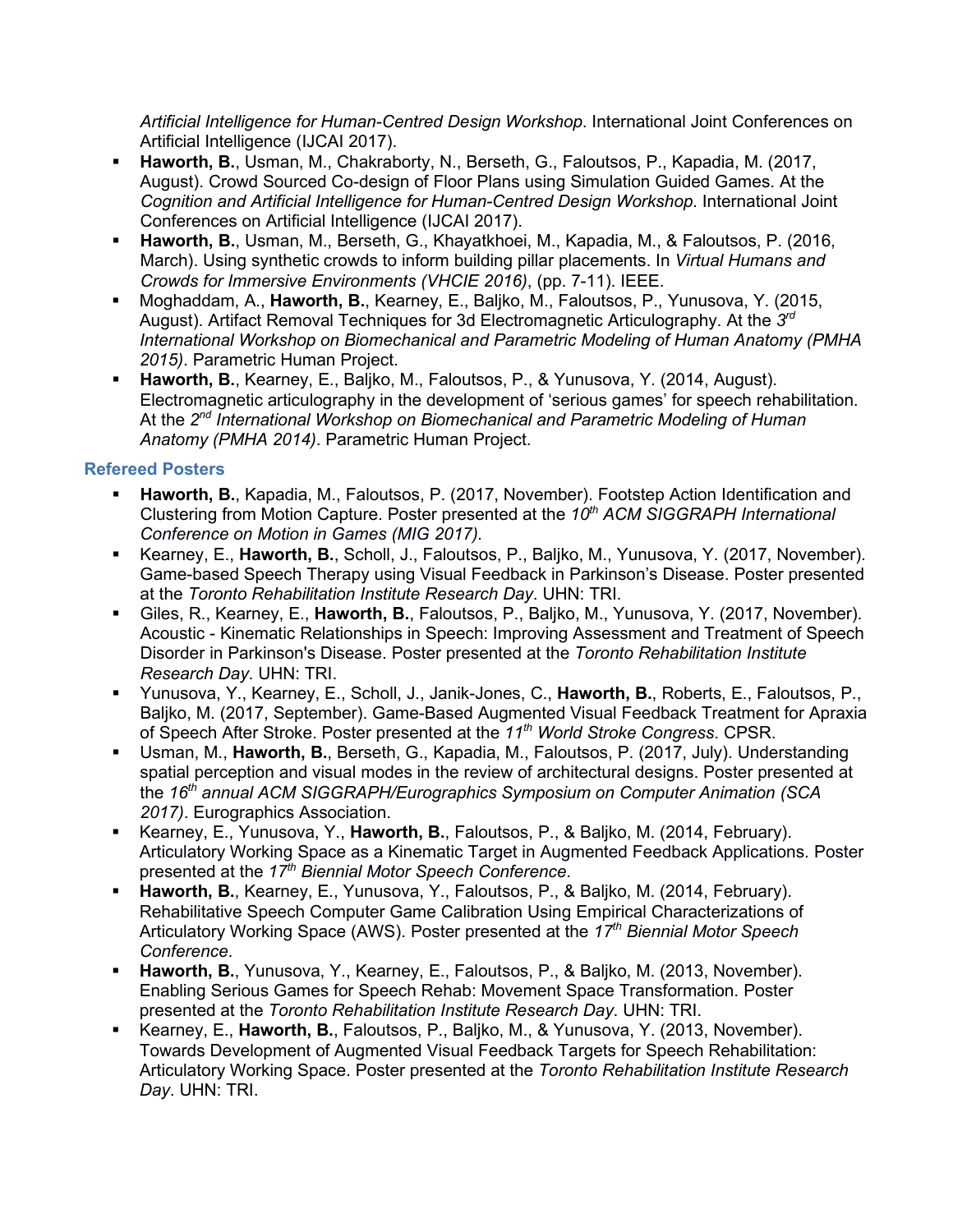**Haworth, B.**, Baljko, M., & Faloutsos, P. (2012, November). Treating phobias with computer games using consumer level hardware and software components. Poster presented at the *5th International Conference on Motion in Games (MIG 2012)*.

## **Invited Colloquiums**

- **Haworth, B.** (2020, May). Representative Crowds for Inclusive Built Environment Design. *University of New Brunswick, Faculty of Computer Science.*
- **Haworth, B.** (2020, March). Representative Crowds for Inclusive Built Environment Design. *University of Victoria, Department of Computer Science.*
- **Haworth, B.** (2019, May). Human Movement Simulation: Environment optimization & diverse crowds for diverse cities. *University of Winnipeg, Department of Applied Computer Science.*

## **Refereed Presentations**

- **Haworth, B.** (2021, January). Learning to Move Reinforcement Learning in Navigation. Invited talk at the *Neuro-Cognitive Modeling of Humans and Environments Workshop. 29th International Joint Conference on Artificial Intelligence and the 17th Pacific Rim International Conference on Artificial Intelligence (IJCAI 2021)*.
- **Haworth, B.\***, Berseth, G.\*, Moon, S., Faloutsos, P., & Kapadia, M. (2020, October). Deep Integration of Physical Humanoid Control and Crowd Navigation*.* Paper presented at the *13th ACM SIGGRAPH International Conference on Motion, Interaction and Games (MIG 2020)*. ACM.
- Diamant, R.\*, **Haworth, B.\*** (2019, July). Reading the Shelves: The Politics of Creating a Diverse Comics Library. *The 2nd Annual Conference of the Comics Studies Society – COMICS/POLITICS.*
- Chakraborty, N.\*, **Haworth, B.\***, Usman, M., Berseth, G., Faloutsos, P., Kapadia, M. (2017, November). Crowd Sourced Co-design of Floor Plans using Simulation Guided Games. Paper presented at the 10<sup>th</sup> ACM SIGGRAPH International Conference on Motion in Games (MIG *2017)*. ACM.
- **Haworth, B.**, Usman, M., Berseth, G, Kapadia, M. & Faloutsos, P. (2017, May). On Density Flow Relationships During Crowd Evacuation. Paper presented at the 30<sup>th</sup> Conference on *Computer Animation and Social Agents (CASA 2017)*.
- Inampundi, B. C., Zhang, X., Geraci, F., Badler, N. I., & Kapadia, M. (2017, May). Memory Reconstruction from Autobiographic Memories of Autonomous Virtual Agents. Paper presented at the *30th Conference on Computer Animation and Social Agents (CASA 2017)*. *(Presenter).*
- **Haworth, B.**, Usman, M., Berseth, G., Khayatkhoei, M., Kapadia, M., & Faloutsos, P. (2016, May). CODE: Crowd Optimized Design of Environments. Paper presented at the 29<sup>th</sup> *Conference on Computer Animation and Social Agents (CASA 2016)*.
- Berseth, G., Kapadia, M., & Faloutsos, P. (2016, May). ACCLMesh: Curvature-Based Navigation Mesh Generation. Paper presented at the *29th Conference on Computer Animation and Social Agents (CASA 2016)*. *(Presenter).*
- Krontiris, A., Bekris, K. & Kapadia, M. (2016, May). ACUMEN: Activity-Centric Crowd Authoring Using Influence Maps. Paper presented at the *29th Conference on Computer Animation and Social Agents (CASA 2016)*. *(Presenter).*
- **Haworth, B.**, Baljko, M., & Faloutsos, P. (2012, December). PhoVR: A Virtual Reality System to Treat Phobias. Paper presented at the *11th ACM SIGGRAPH Conference on Virtual Reality Continuum and Its Applications in Industry (VRCAI 2012)*.
- Shtern, M., **Haworth, B.**, Yunusova, Y., Baljko, M., & Faloutsos, P. (2012, November). A Game System for Speech Rehabilitation. Paper presented at the *5th International Conference on Motion in Games (MIG 2012)*.

## **10. TEACHING POSITIONS**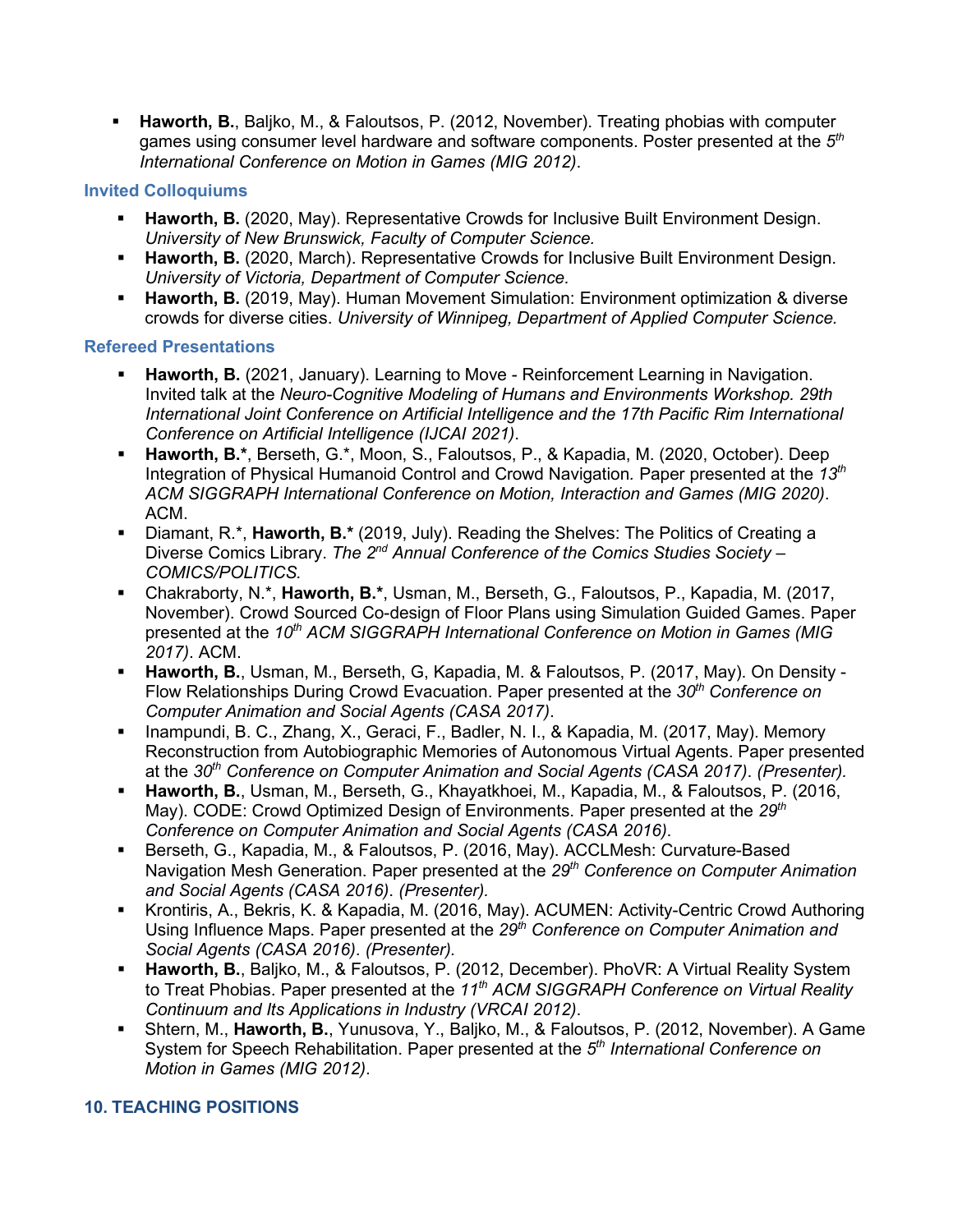- July 2020 Present: **Course Instructor** in the Department of Computer Science at the University of Victoria, Victoria, Canada.
	- ▶ Spring 2022: CSC 578A Crowd Simulation
	- ▶ Fall 2021: CSC 473/586A Fundamentals of Computer Animation
	- ▶ Spring 2021: CSC 305 Introduction to Computer Graphics
	- ▶ Fall 2020: CSC 473/586A Fundamentals of Computer Animation
- **Present: Guest Lecturer in the Department of Computer Science at the University of Victoria,** Victoria, Canada.
	- 11/2021: SENG 310 Human Computer Interaction, *Who Do We Design For? Representing humans in the design processes of spaces we use*
	- 03/2021: CSC 595 Research Skills, *Graphics, Artificial Intelligence, Design, & Games Research + AMA Session*
- 02/2021: **Guest Lecturer** in the Department of Computer Science at Rutgers University, New Jersey, USA.
	- Topics in Artificial Intelligence, *Learning Representative Crowds*
- 01/2013 04/2017: **Teaching Assistant** in the Department of Electrical Engineering and Computer Science at York University, Toronto, Canada.
	- ▶ Object Oriented Programming from Sensors to Actuators
	- ▶ Professional Practice in Computing
	- Introduction to 3D Computer Graphics  $(x4)$
	- ▶ Advanced Topics in 3D Computer Graphics
	- **Introduction to Virtual Reality**
	- ▶ Programming Language Fundamentals
	- ▶ Advanced Object-Oriented Programming
	- ▶ Software Engineering
	- ▶ Computers, Information, and Society
	- ▶ Research Directions in Computing
	- Introduction to COSC I
	- Introduction to COSC II
	- ▶ Computer Use: Web and Database Systems
- 11/2013: **Guest Lecturer** in the Department of Electrical Engineering and Computer Science at York University, Toronto, Canada.
	- Introduction to 3D Computer Graphics (x2), *Ray Tracing* and *Illumination Models*

## **11. SUPERVISION**

#### **Doctoral**

- Qian Wang, Computer Science at the University of Victoria.
	- University of Victoria Fellowship Award recipient

#### **Masters**

- **Dominic Ferreira, Thesis-based, Computer Science at the University of Victoria.**
- Rui Zhang, Thesis-based, Computer Science at the University of Victoria.
- Kun Peng, Thesis-based, Computer Science at the University of Victoria.
- Jonas Buro (co-supervised with Prof. Daniela Damian), Thesis-based, Computer Science at the University of Victoria.
	- ▶ University of Victoria Graduate Award recipient
- Kunal Parikh, Project-based, Computer Science at the University of Victoria.
	- University of Victoria Graduate Award recipient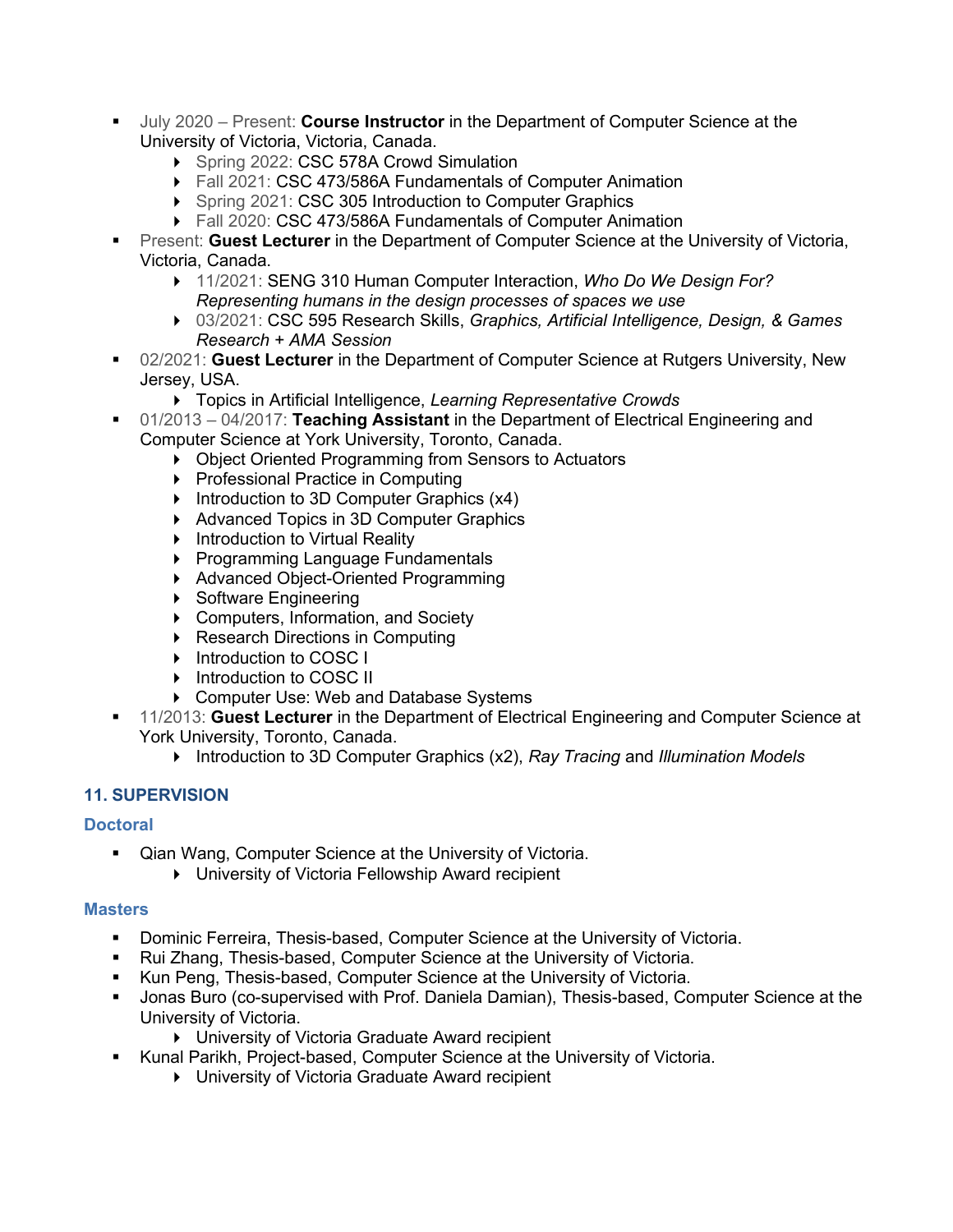#### **Undergraduate**

- Liam Shatzel, Computer Science at the University of Victoria. Valerie Kuehne Undergraduate Research Award SU2022 recipient.
	- **Project: Complex Agent Representations in Crowd Simulation**
- Lucas Antonsen, Computer Science at the University of Victoria. Honours Capstone project. ▶ Project: Abstract Game Playing Benchmarks
- Colin Johnson, Computer Science at the University of Victoria. Jamie Cassels Undergraduate Research Award 2021-2022 recipient. Honours Capstone project.
	- **Project: Autonomous Evaluation of Signage Visibility for Accessibility Auditing**
- Lindsey Bellman, Computer Science + Music at the University of Victoria. Interdisciplinary Capstone project.
	- Project: Music Visualization
- Nick Musey, Computer Science + Psychology at the University of Victoria. Interdisciplinary Capstone project.
	- **Project: Viewpoint of Humanoid Characters in Spatial Perception**
- Cairo Sanders, Computer Science + Psychology at the University of Victoria. Interdisciplinary Capstone project.
	- **Project: Virtual Avatar Representation in Spatial Perception**
- Yiping Wang, Computer Science at the University of Victoria. Jamie Cassels Undergraduate Research Award 2020-2021 recipient. W.E. Cowie Innovation Award Recipient. Honours Capstone project. Now at University of Waterloo (MMath), Vector Institute Scholarship in Artificial Intelligence recipient.
	- ▶ Project: Learn by Review: Environment Generalization in Multi-Agent Reinforcement Learning
	- ▶ Project: Visual Learning Agents
- Alex Nguyen, Computer Science at the University of Victoria.
	- ▶ Project: Visual Learning Agents
- Eric Wang, Computer Science + Mathematics at the University of Victoria.
	- **Project: Visual Learning Agents**
- Jonas Buro, Computer Science at the University of Victoria. Honours Capstone project. NSERC Undergraduate Student Research Award (USRA) Summer 2021 recipient.
	- ▶ Project: Playing the Game of Amazons with Reinforcement Learning
- Rui Zhang, Computer Science at the University of Victoria. Honours Capstone project.
	- ▶ Project: Synthetic Crowd Evaluation for Biomechanics
- Percy Jia, Computer Science at the University of Victoria. Honours Capstone project.
	- ▶ Project: Learning Biomechanical Agents
- Jonathan Maluf, Computer Science + Physics at the University of Victoria. Interdisciplinary Capstone project.
	- **Project: Mesh Deformation for Rectification of Fisheye Images**
- Chris Clarke, Computer Science + Music at the University of Victoria. Interdisciplinary Capstone project.
	- ▶ Project: Developing Tools for Musical Creativity
- Dominic Ferreira, Computer Science + Music at the University of Victoria. Interdisciplinary Capstone project.
	- ▶ Project: Deep Learning based Solfège Hand Sign Recognition

#### **12. STUDENT MENTORING & ADVISING** *(In collaboration with official supervisors)*

#### **Doctoral**

Muhammad Usman, Electrical Engineering and Computer Science at York University.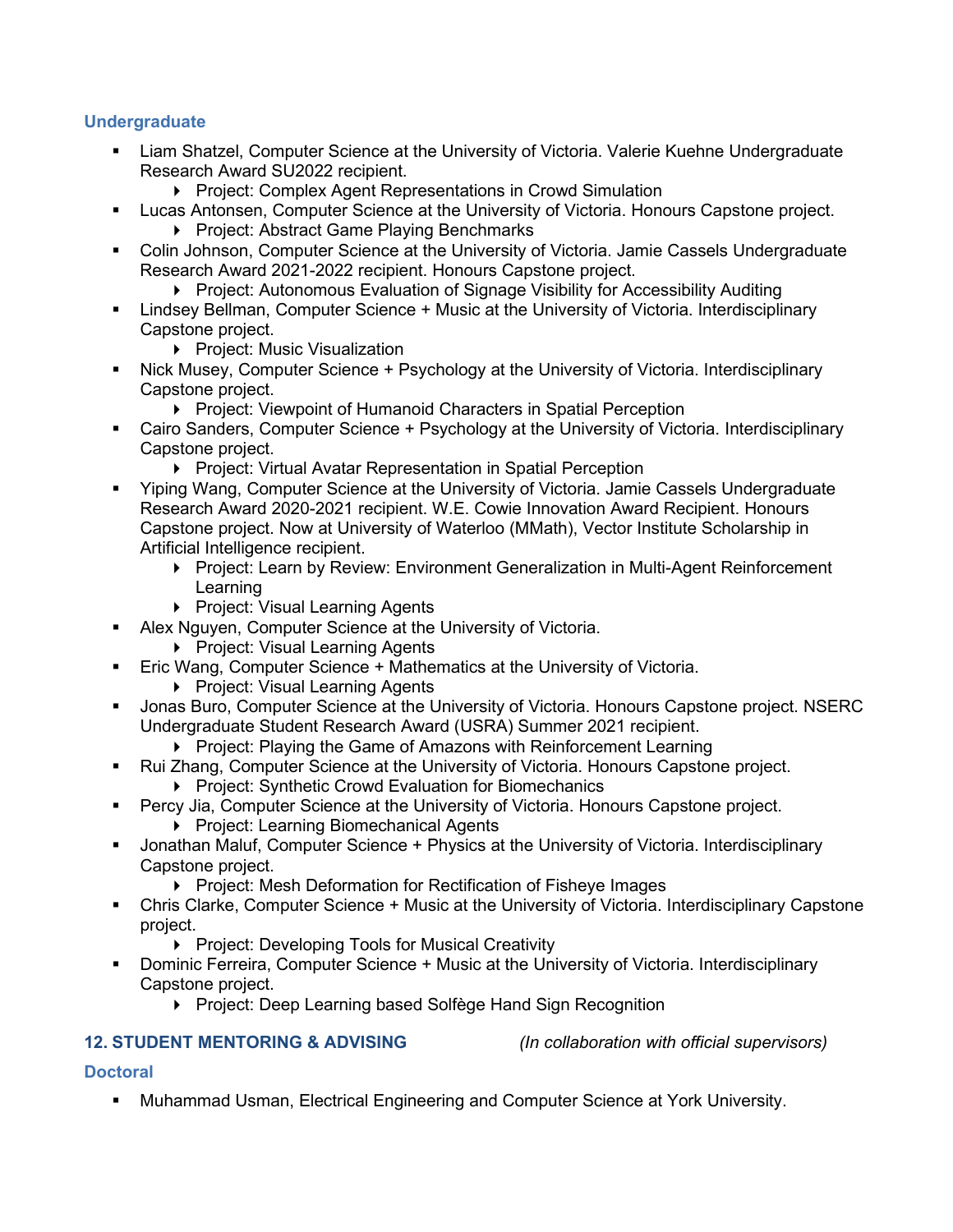- ▶ Thesis: Spatial Analytics for Simulated User Behaviors in Virtual Environments
- Kaidong Hu, Computer Science at Rutgers University.
	- ▶ Project: Multi-agent Deep Reinforcement Learning
- **Seonghyeon Moon, Computer Science at Rutgers University.** 
	- ▶ Project: Hierarchical Deep Reinforcement Learning for Humanoid Agents

#### **Masters**

- Yunao Shen, Shengdon Liu, Ruolin Qu, Computer Science at Rutgers University. Thesis: Multi-Modal Curriculum in Multi-Agent Reinforcement Learning
	- Melissa Kremer, Electrical Engineering and Computer Science at York University.
		- ▶ Thesis: Distracted Agent Modelling in Synthetic Crowds
- Muhammad Usman, Electrical Engineering and Computer Science at York University.
	- Thesis: Towards Static and Dynamic Analysis of Architectural Elements

## **Undergraduate**

- Jeffrey Yang, Computer Science at Rutgers University.
	- **Project: Vehicular Traffic Simulation in Urban Environments**
- Yunao Shen, Shengdon Liu, Ruolin Qu, Computer Science at Rutgers University. CS523 Computer Graphics.
	- ▶ Project: Competitive Multi-agent Inverse Reinforcement Learning
- **Hemanth Chiluka, Computer Science at Rutgers University. CS523 Computer Graphics.** ▶ Project: Robust Multi-Agent Footstep Planning
- **Duc Ngo, Computer Science at Rutgers University. Grossman Interdisciplinary Research Team** (GIRT) Fellowship Capstone Project.
	- ▶ Project: Heterogeneous Simulation Platform for Pedestrian/Vehicular Interfaces
- Martin Leung, Engineering Science at the University of Toronto. Now at AMD, previously Ubisoft Toronto.
	- ▶ Thesis: Gamifying Speech Therapy for Stroke Victims

## **13. PROFESSIONAL SERVICE**

#### **Editorial**

February 2020 – Present: **Associate Editor** of Computer Animation and Virtual Worlds Journal

## **Academic Faculty & Department Committees**

- November 2021 Present: **Member**, Strategic Plan Working Group, Department of Computer Science, University of Victoria.
- 03/2021 06/2021: **Chair**, Fairness/Social Aspects/Equity in Artificial Intelligence, Sub-Area Hiring Committee, Department of Computer Science, University of Victoria
- 10/2018 04/2019: **Graduate Student Representative**, NSERC Create Program in Data Analytics and Visualization, York University
- 2019: **Graduate Student Representative**, York University Faculty of Graduate Studies Committee on Broadening the Dissertation

#### **Academic Examination Committees**

- November 2021: **External Examiner**, MSc Oral Examination, University of Victoria, Jordie Shier, The Synthesizer Programming Problem: Improving the Usability of Sound Synthesizers
- 12/2020: **External Examiner**, PhD Oral Examination, Rutgers University, Vahid Azizi, Graphrepresentation Learning for Human-centred Analysis of Building Layouts

#### **Industrial/Academic Research Proposal Reviews**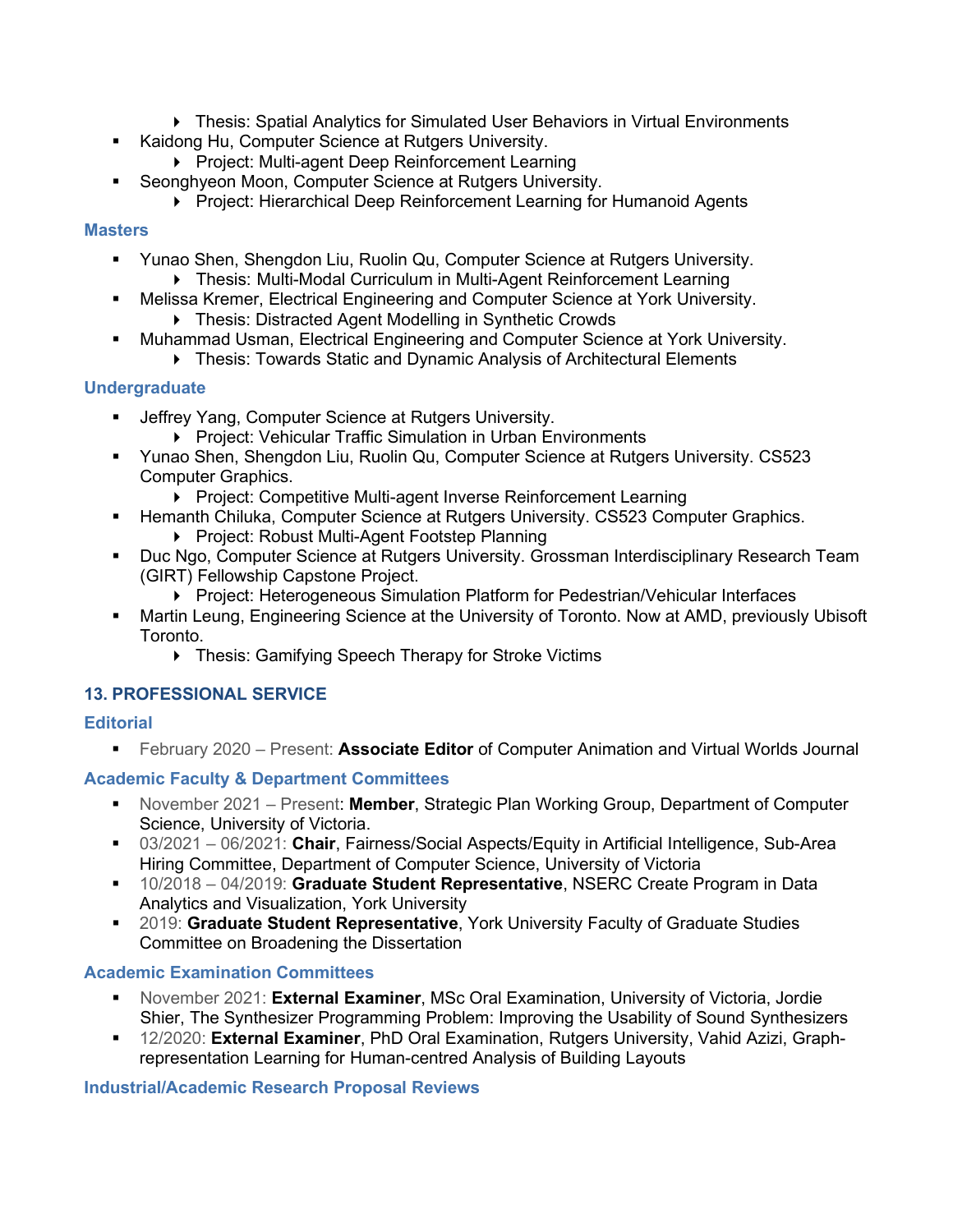- October 2021: NSERC Discovery Grant Proposal (Internal, UVic)
- 07/2021: Mitacs Accelerate Proposal

#### **Industrial/Academic Awards Reviews**

**October 2021: NSERC Arthur B. McDonald Fellowship** 

#### **Conference Session Chair**

- **Decargible 2021: 16<sup>th</sup> International Symposium on Visual Computing, Pattern Recognition session**
- 04/2021: 12<sup>th</sup> annual Symposium on Simulation for Architecture and Urban Design, Collaborative Design session

#### **Conference Program/Scientific Committees**

- <sup>2</sup> 2022: 15<sup>th</sup> Annual ACM SIGGRAPH Conference on Motion, Interaction and Games (MIG 2022)
- 2022 ( $x2$ ): 13<sup>th</sup> annual Symposium on Simulation for Architecture and Urban Design (SimAUD 2022)
- 2022: 17<sup>th</sup> International Symposium on Visual Computing (ISVC 2022)
- 2022 (x4): 21<sup>st</sup> International Conference on Autonomous Agents and Multi-Agent Systems 2022 (AAMAS 2022), Demo Track
- $\blacksquare$  2021 (x3): 14<sup>th</sup> Annual ACM SIGGRAPH Conference on Motion, Interaction and Games (MIG 2021)
- 2021 ( $x2$ ): 16<sup>th</sup> International Symposium on Visual Computing (ISVC 2021)
- 2021 ( $x2$ ): 19<sup>th</sup> biannual Computer Aided Architectural Design Futures 2021 (CAAD Futures 2021)
- 2021  $(x4)$ : 12<sup>th</sup> annual Symposium on Simulation for Architecture and Urban Design (SimAUD 2021)
- 2021  $(x2)$ : 29<sup>th</sup> International Joint Conference on Artificial Intelligence, Workshop on Neural Cognitive Modeling of Humans and Environments (IJCAI 2021)
- $2020$  (x2): 13<sup>th</sup> annual ACM SIGGRAPH conference on Motion, Interaction, and Games 2020 (MIG 2020)
- $\approx$  2020 (x2): 15<sup>th</sup> International Symposium on Visual Computing (ISVC 2020)
- $\sim$  2019 (x5): 12<sup>th</sup> annual ACM SIGGRAPH conference on Motion, Interaction, and Games 2019 (MIG 2019)
- $\sim$  2019 (x2): 14<sup>th</sup> International Symposium on Visual Computing (ISVC 2019)
- 2018 (x3): 11<sup>th</sup> annual ACM SIGGRAPH conference on Motion, Interaction, and Games 2018 (MIG 2018)

## **Peer Reviews**

- $\blacksquare$  2018 present (x5): Computers & Graphics Journal (CAG)
- 2015 present (x9): Computer Animation & Virtual Worlds Journal (CAVW)
- $\blacksquare$  2013 present (x17): The Visual Computer Journal (TVCJ)
- 2022: IEEE Transactions on Visualization and Computer Graphics (TVCG)
- 2021 (x2): IEEE Transactions on Visualization and Computer Graphics (TVCG)
- 2021: Eurographics 2022
- 2021 (x2): ACM CHI Conference on Human Factors in Computing Systems (CHI 2022)
- 2021: IEEE Transactions on Games
- 2021: Simulation & Gaming
- 2020: 34<sup>th</sup> AAAI Conference on Artificial Intelligence (AAAI 2021)
- **2020: Engineering Applications of Artificial Intelligence**
- **2020: Journal of Computational Science**
- 2019 (x2): ACM SIGGRAPH/Eurographics Symposium on Computer Animation (SCA 2019)
- 2019: 32<sup>nd</sup> Conference on Computer Animation and Social Agents (CASA 2019)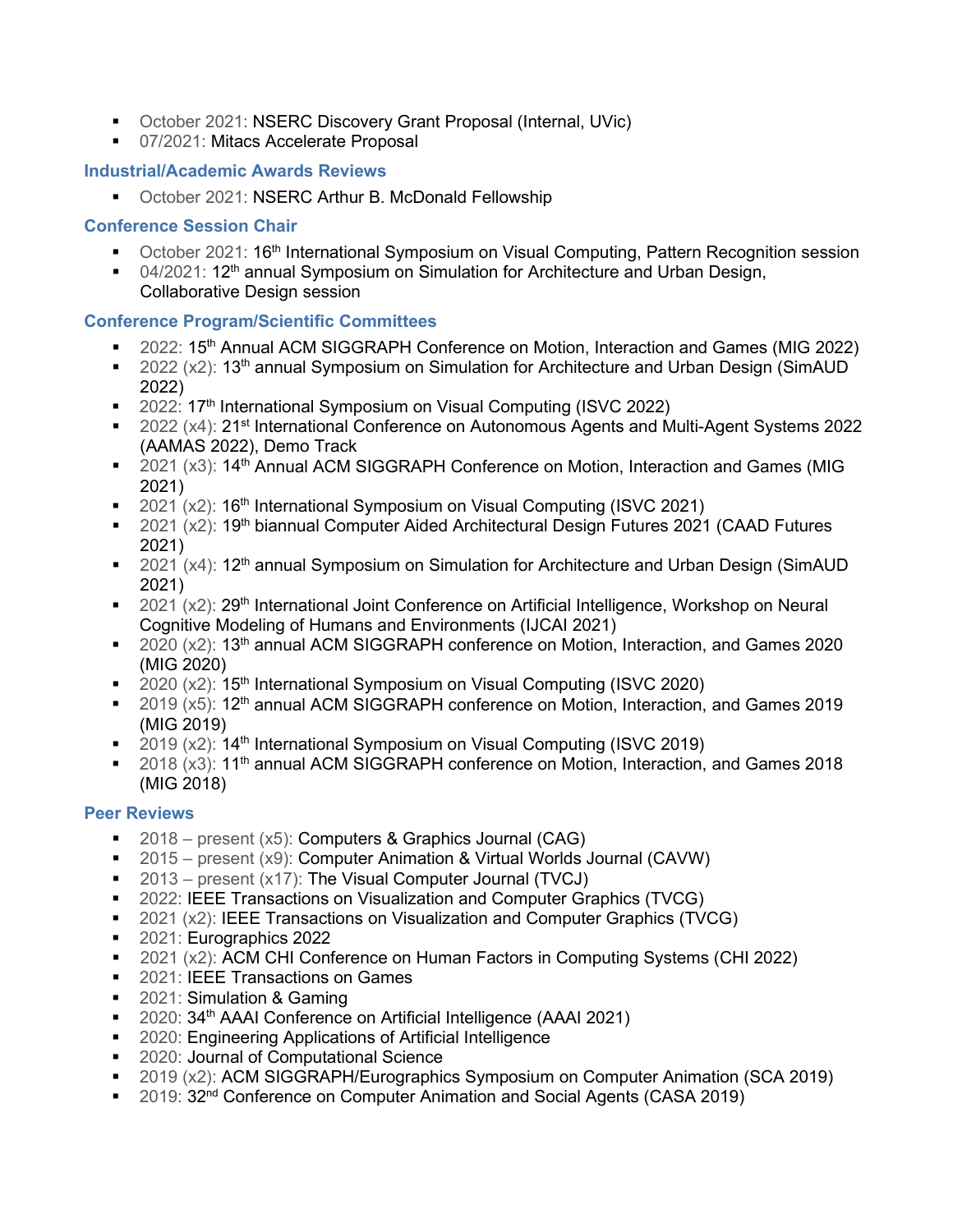- 2019: Eurographics 2019
- **2019: IEEE VR 2019**
- **2018 (x2): SIGGRAPH Asia 2018**
- 2018: ACM SIGGRAPH/Eurographics Symposium on Computer Animation (SCA 2018)
- 2018: Simulation & Gaming
- **2018: SIGGRAPH 2018**
- 2018: 31<sup>st</sup> Conference on Computer Animation and Social Agents (CASA 2018)
- 2018: Eurographics (EG 2018)
- **2017 (x2): SIGGRAPH Asia 2017**
- 2017: ACM SIGGRAPH/Eurographics Symposium on Computer Animation (SCA 2017)
- 2017 ( $\times$ 2): 30<sup>th</sup> Conference on Computer Animation and Social Agents (CASA 2017)
- **2017 (x2): SIGGRAPH 2017**
- 2017 (x2): IEEE International Conference on Robotics and Automation (ICRA 2017)
- 2017: ACM CHI Conference on Human Factors in Computing Systems (CHI 2017)
- 2016: Computer Graphics Forum
- 2016: 24<sup>th</sup> Pacific Conference on Computer Graphics and Applications (Pacific Graphics 2016)
- 2016: SIGGRAPH Asia 2016
- **2016 (x2): SIGGRAPH 2016**
- 2016 (x2): ACM CHI Conference on Human Factors in Computing Systems Late Breaking Works (CHI 2016)
- <sup>2015: 8th</sup> International ACM SIGGRAPH Conference on Motion in Games (MIG 2015)
- 2015: ACM SIGGRAPH/Eurographics Symposium on Computer Animation (SCA 2015)
- <sup>2014</sup>: 14<sup>th</sup> International Conference on Intelligent Virtual Agents (IVA 2014)
- 2014: 7<sup>th</sup> International ACM SIGGRAPH Conference on Motion in Games (MIG 2014)

## **14. VOLUNTEER POSITIONS**

- April 2018 Present: **Board Member & Officer** (Director of Technical Development & Acting Secretary) at The Canada Comics Open Library in Toronto, Canada.
- 03/2018 Present: **Technical Consultant & Developer** at the Toronto Zine Library in Toronto, Canada.
- 02/2019: **Mentor** at ElleHacks 2019 in Lassonde School of Engineering at York University.
- 05/2018: **Volunteer** at AI·GI·CRV 2018.
- 02/2018: **Mentor** at ElleHacks 2018 in Lassonde School of Engineering at York University.
- 02/2014 09/2016: **Executive Member** of the Devices 4 Disabilities student club at York University.
	- 09/2014 09/2016: **President**
	- 02/2014 08/2014: **Vice President**
- 06/2016 08/2016: Data science **Collaborator** on geolocation analysis with the Toronto Tool Library at The Sharing Depot.
- 08/2010 08/2012: Astronomy and Cosmology **Tutor** for NATS-AID, a student-run organization in the Faculty of Science, Natural Science Division at York University.

## **15. WORKSHOPS, PANELS, AND PUBLIC ENGAGEMENT**

- "Health and Technology" Panel, Institute on Aging and Lifelong Health Pathways to Lifelong Health, University of Victoria, 2021.
- "Mission, Strategy, & Politics of Starting a Library" Panel, Information & Museum Studies Conference 2019 – Community Knowledge: Shared Practices of Sense-Making, Communication, & Collaboration, University of Toronto, 2019.